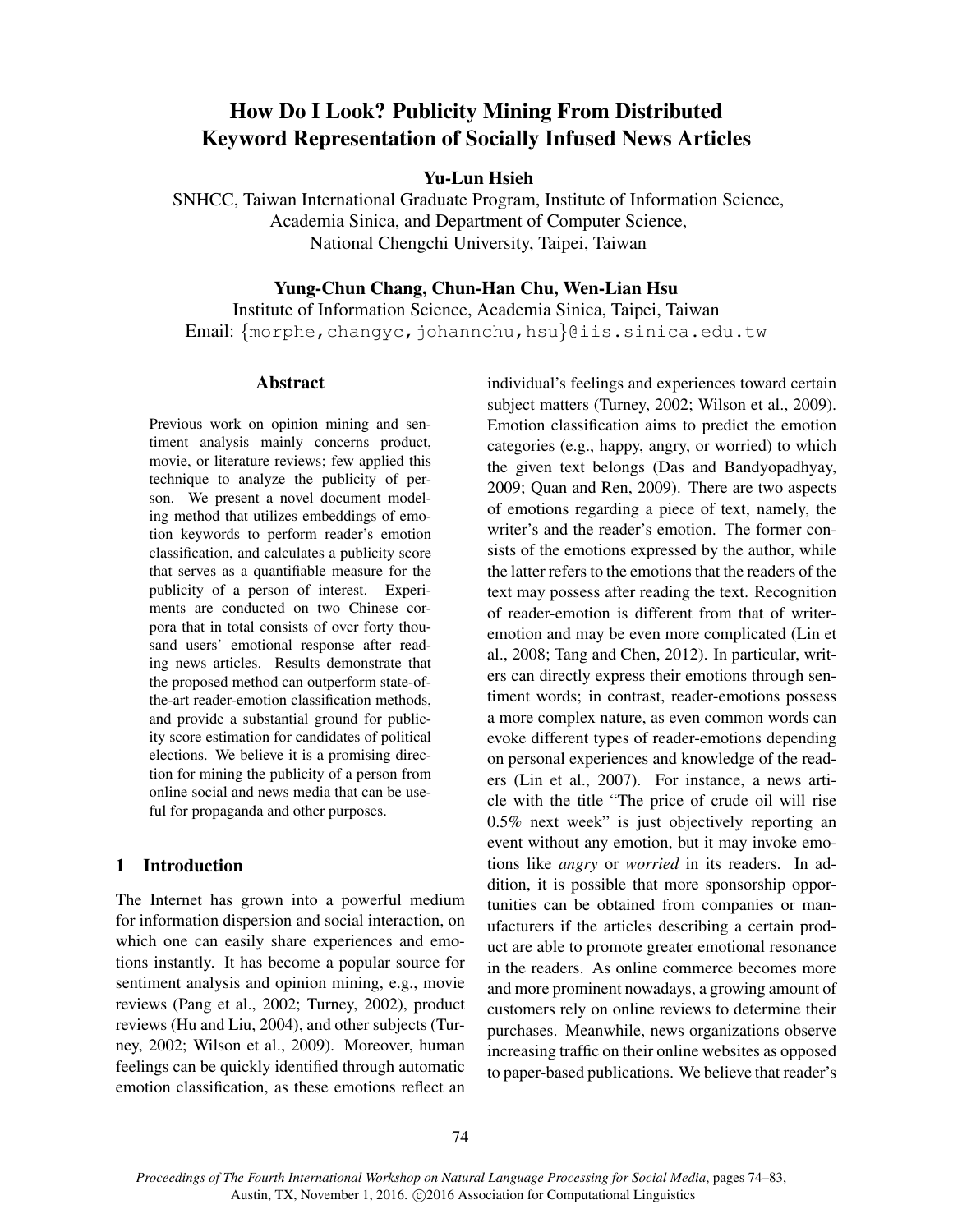emotion analysis has a great potential in all domains and applications.

In light of the above rationale, in this work we attempt to capture the perception of readers toward public figures through recognizing reader's emotion from news articles. We propose a distributed emotion keyword vector (DEKV) representation for reader-emotion classification, from which we derive a novel method for publicity mining. It is a practice of monitoring the public opinion toward a certain human subject at a given period of time. Experiments show that DEKV outperforms other text categorization and reader-emotion classification methods; in turn, these results can be used to conduct publicity mining for propaganda and other public relations purposes.

# 2 Related Work

Articles are one of the most common medium for persons to convey their feelings. Identifying essential factors that affect emotion transition is important for human language understanding. With the rapid growth of computer mediated communication applications, such as social websites and micro-blogs, research on emotion classification has recently been attracting more attention from enterprises (Chen et al., 2010; Purver and Battersby, 2012). In general, a single piece of text may possess two types of emotions: writer-emotion and reader-emotion. The research of writer-emotion investigates the emotion expressed by the writer when writing the text. For example, Pang et al. (2002) pioneered the use of machine learning technique on sentiment classification of movie reviews into positive and negative emotions. Mishne (2005), and Yang and Chen (2006) used emoticons as tags to train SVM (Cortes and Vapnik, 1995) classifiers at the document or sentence level, respectively. In their studies, emoticons are taken as the answer, and textual keywords are considered as features. Wu et al. (2006) propose a sentence level emotion recognition method using dialogs as their corpus, in which "Happy", "Unhappy", or "Neutral" are assigned to each sentence as its emotion category. Yang et al. (2006) adopted Thayer's model (Thayer, 1989) to classify music emotions. Each music segment can be classified into four classes of moods. As for sentiment analysis, Read (2005) used emoticons in newsgroup articles to extract relevant instances for training polarity classifiers.

On the other hand, the research of reader-emotion concerns the emotions expressed by a reader after reading the text. The writer and readers may view the same text from different perspectives, hence they do not always share the same emotion. Since the recent increase in the popularity of Internet, certain news websites, such as Yahoo! Kimo News, incorporate the Web 2.0 technologies that allow readers to express their emotions toward news articles. Classifying emotions from the readers' point of view is a challenging task, and research on this topic is relatively sparse as compared to those considering the writers' perspective. While writer-emotion classification has been extensively studied, only a few focused on reader-emotion classification. Lin et al. (2007) first described the task of reader-emotion classification on news articles and classified Yahoo! News articles into 8 emotion classes (e.g. happy, angry, or depressing) from the readers' perspectives. They combined unigram, bigram, metadata, and emotion categories to train a classifier for the reader-emotions toward news. Yang et al. (2009) automatically annotated reader-emotions on a writeremotion corpus with a reader-emotion classifier, and studied the interactions between them. Furthermore, applications of reader-emotion categorization include learning linguistic templates for writing assistance (Chang et al., 2015). One can also collect public opinions toward political issues through emotion classification. Sarmento et al. (2009) used a rule-based method to collect a corpus of online comments for political opinion mining. Fang et al. (2012) extract contents from multiple sources on the same topic and quantify the differences within. An opinion formation framework was developed for content analysis of social media to conduct political opinion forecast (Sobkowicz et al., 2012).

What distinguishes this work from others is that we attempt to test the possibility of inferring publicity, or "likability", of a person by detecting the emotion of the public towards news about that person. Given enough unbiased data, this technique enables for propaganda and maintenance of good public image. Note that we do not aim to predict the probability of a person being elected, as such efforts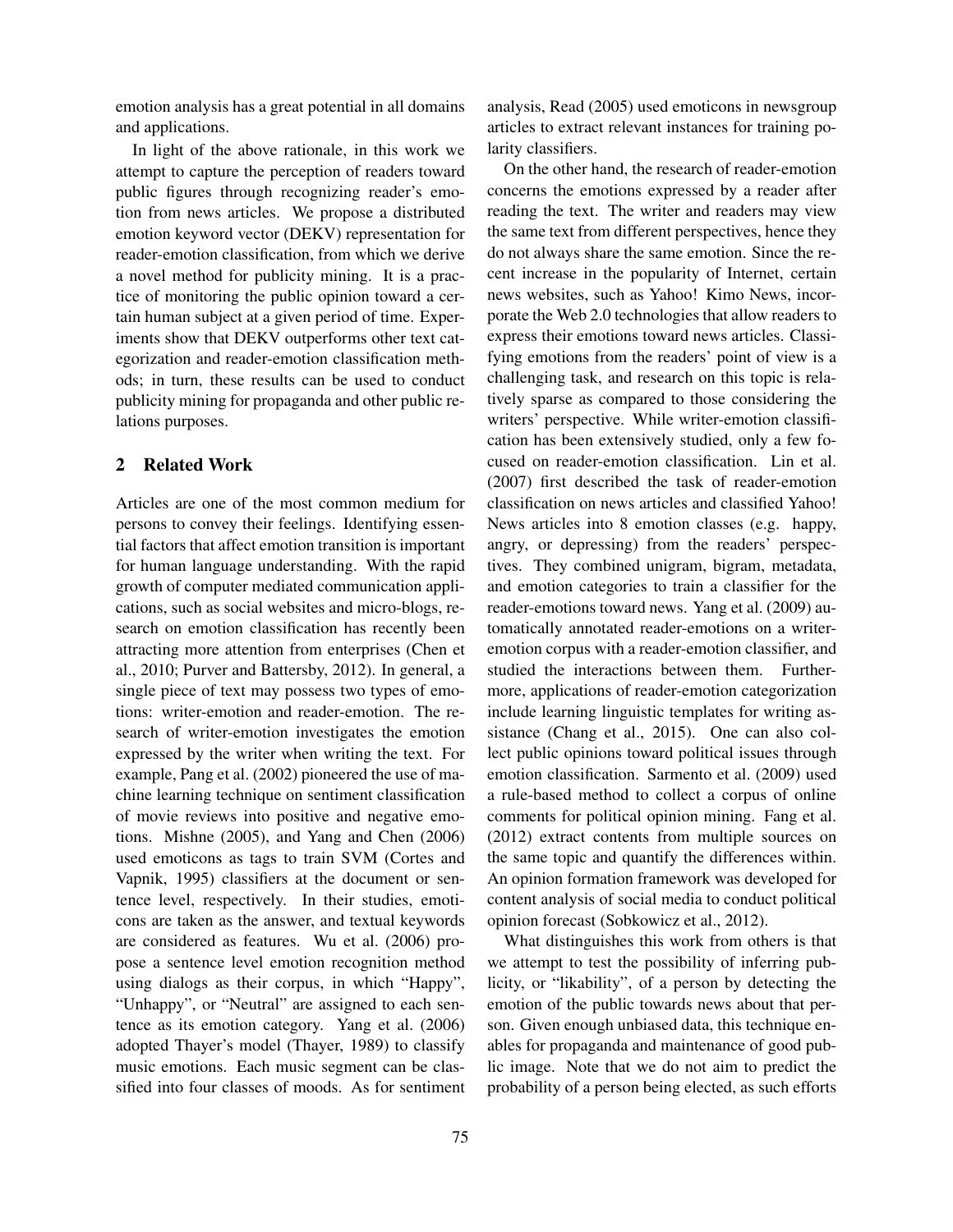

**Figure 1:** (a) The CBOW model uses the context words  $W_{t-c}$ ,  $\dots$ ,  $W_{t+c}$  in the window as inputs to predict the current word  $W_t$ . (b) The SG model predicts words  $W_{t-c}$ ,  $\cdots$ ,  $W_{t+c}$  in the context using the current word  $W_t$  as the input.

had already been made without showing promising results (Gayo-Avello, 2012).

#### 3 Method

#### 3.1 Distributed Word Representation

Bengio et al. (2003) proposed a neural networkbased language model that motivated recent advances in natural language processing (NLP), including two word embedding learning strategies continuous bag-of-word (CBOW) and skip-gram (SG) (Mikolov et al., 2013a). The CBOW method is based on the distributional hypothesis (Miller and Charles, 1991), which states that words occur in similar contexts often possess similar meanings. This method attempts to learn a word representation that can capture the context information for each word. In contrast to traditional bag-of-word models, the CBOW model tries to obtain a dense vector representation (embedding) of each word directly (Mikolov et al., 2013a). The structure of the CBOW model is similar to a feed-forward neural network without non-linear hidden layers, as illustrated in

Fig. 1. It has been proven that this model can learn powerful representation of words and be trained on a large amount of data efficiently (Mikolov et al., 2013a). The SG model, being a simplified feedforward neural network as well, differs from CBOW in that SG employs an inverse training objective instead for learning word representations (Mikolov et al., 2013a; Mikolov et al., 2013b; Le and Mikolov, 2014). The concept of SG model is illustrated in Fig. 1b. It attempts to predict words in the context by using the current words. In practice, SG tends to be more effective than CBOW when larger datasets are available (Lai et al., 2015).

# 3.2 Distributed Emotion Keyword Vectors for Reader-Emotion Classification

Building on top of the success of word embeddings, we propose the Distributed Emotion Keyword Vectors (DEKV) to model the reader-emotion of news articles. Chang et al. (2015) demonstrated that keywords are crucial in emotion classification, and motivated us to incorporate the distributed representation approach in the reader-emotion classification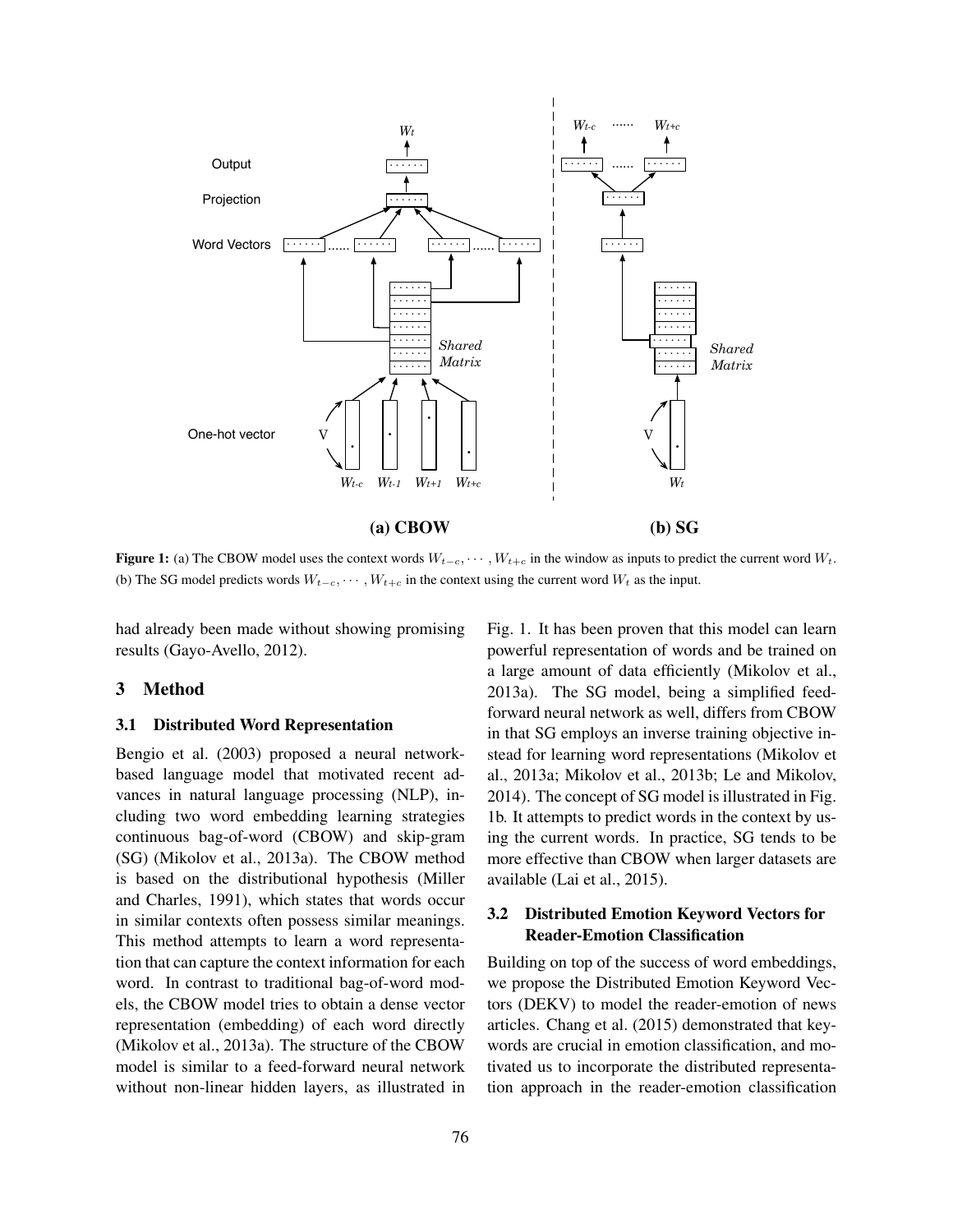$$
LLR(w,E) = 2log\left(\frac{p(w|E)^k(1-p(w|E))^m p(w|\neg E)^l (1-p(w|\neg E))^n}{p(w)^{k+l}(1-p(w))^{m+n}}\right)
$$
(1)

task. To begin, word embeddings are learned from the corpus using the CBOW method. We then find a set of keywords for each emotion category using log likelihood ratio (LLR) (Manning and Schütze, 1999), which is related to the probability of a keyword being specific to this category. LLR value of each word  $w$  is calculated as follows. Given a training set with emotion categories, we first define  $k = N(w \wedge E), l = N(w \wedge \neg E), m = N(\neg w \wedge E),$ and  $n = N(\neg w \land \neg E)$ , where  $N(w \land E)$  denotes the number of documents that contain  $w$  and belong to emotion  $E, N(w \wedge \neg E)$  denotes the number of documents that contain  $w$  but does not belong to emotion  $E$ , and so on. Then, we employ Eq. (1) to calculate LLR for  $w$  in the emotion  $E$ .

Finally, a document is represented as illustrated in Fig. 2, in which  $D_t$  is a weighted average of keyword vectors, and the weight  $\lambda_i$  for a keyword  $KW_i$  is its scaled LLR value. Note that if there is no keyword in a document, we use the average of all word embeddings in this document and compute cosine similarity against all keyword vectors to find the closest ones to represent this document. In this case, the number of keywords that are used to represent this unknown document is the same as that of each category. In essence, each document is projected onto a semantic space constructed by keyword vectors as illustrated in Fig. 3.



Figure 2: The DEKV model represents each target document  $D_t$  as emotion keyword vectors  $EK_i$  that are present in this document, weighted by scaled LLR scores  $\lambda_i$ .

#### 4 Mining Publicity from Reader-Emotion

Our approach for mining publicity is by collecting online news articles centered around  $k$  specific public figures and determine the reader-emotion towards each of them, with the goal of identifying the public image of these people that can potentially affect how much the general population is willing to support them. We formulate the publicity of a person as a publicity score  $(PS)$  with positive or negative notion that can be summarized from identification of reader's emotion of articles. For this purpose, we only consider coarse-grained emotion categories (i.e., *positive* and *negative*). Thus, fine-grained emotion categories like *happy*, *warm*, and *odd* are considered to be "positive", while *angry*, *boring*, *depressing*, and *worried* being "negative". Moreover,  $PS$  is not only directly related to the public opinion towards an individual, but also affected by how his or her opponents are viewed. Hence, PS should jointly consider both directions of emotion. We define publicity score  $PS_i$  of a person i as:

$$
PS_i = (P_i - N_i) + \sum_{j=1, j \neq i}^{k} \left( \frac{N_j - P_j}{k - 1} \right), \quad (2)
$$

where  $P_i$  and  $N_i$  denotes the number of documents with positive and negative reader's emotion, respectively. Meanwhile, there are  $P_j$  and  $N_j$  articles with positive and negative reader-emotion for another person j. We postulate that  $PS_i$  also benefits from the negative publicity of other opposing people. However, since the negativity of the person  $j$ does not guarantee that the same amount of positivity from the public will automatically divert to a specific person, we divide the negative score of person j by the number of remaining candidates,  $k - 1$ , before adding that to  $PS_i$ . This way, we can quantify the publicity of, e.g. presidential candidates, and examine its relationship with other measurable metrics such as polls.

#### 5 Experiments

We conduct two experiments to test the effectiveness of DEKV. The goal of the first one is detecting the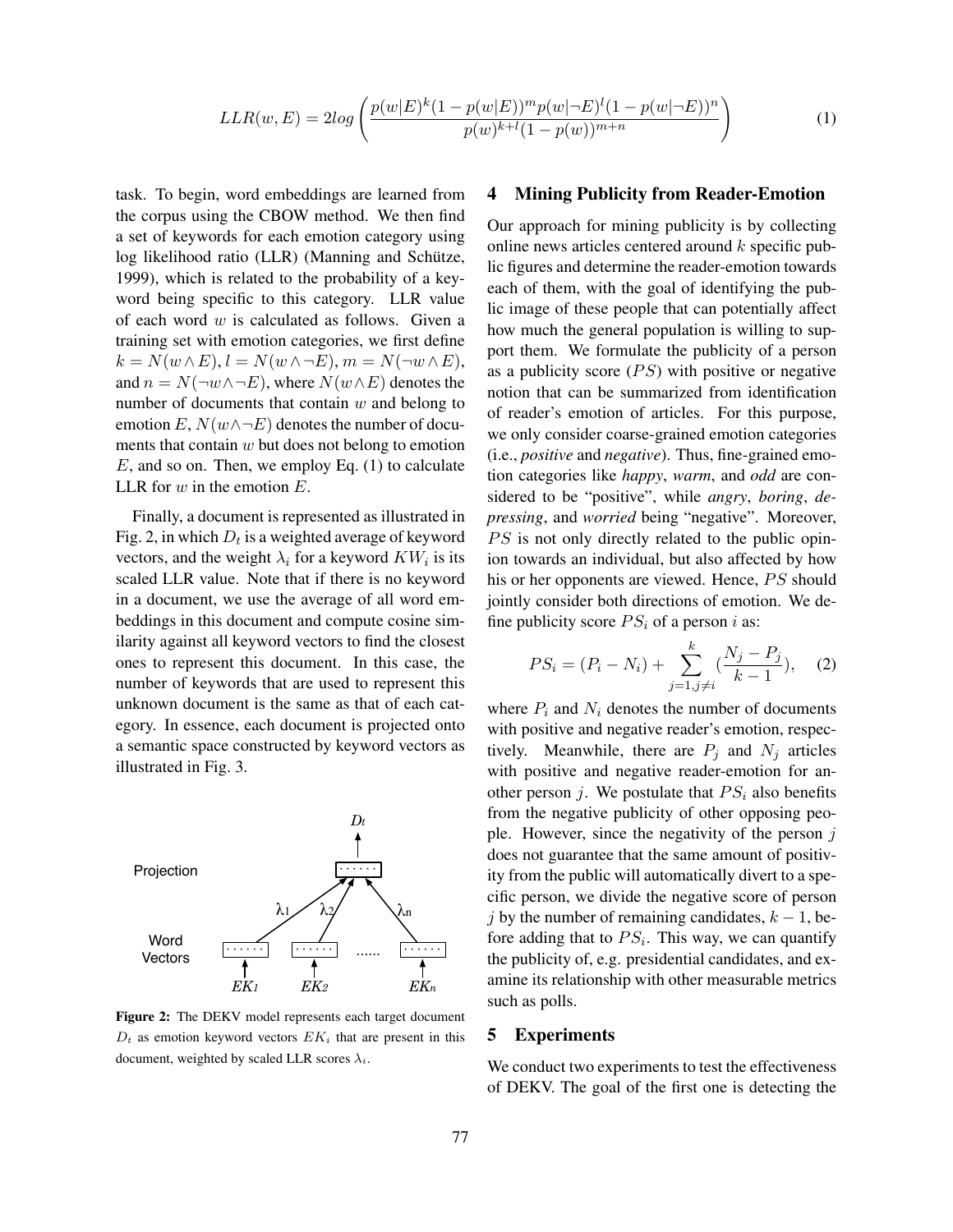

Figure 3: DEKV transforms a document with no keywords as a weighted average of closest keyword vectors.

reader-emotion of a news article, and the second one is inferring the publicity of famous public figures. Details are explained in the following sections.

#### 5.1 Exp. I: Reader-emotion Classification

#### 5.1.1 Dataset

We use a corpus containing 47,285 Chinese news articles<sup>1</sup> for evaluation. It is a very suitable testbed because it contains a socially infused feature of community voting. In particular, a reader of a news article can cast a vote expressing his or her feelings after reading this article with the emotion categories include *angry*, *worried*, *boring*, *happy*, *odd*, *depressing*, *warm*, and *informative*. Furthermore, only those with a clear statistical distinction between the highest vote and others determined by a *t*-test with 95% confidence level are included to ensure the validity of our experiments. The dataset is divided into training and test sets, containing 11,681 and 35,604 articles, respectively. Detail statistics of the corpus is listed in Table 1. Note that the evaluation excludes *informative* for it is not considered as an emotion (Lin et al., 2007; Lin et al., 2008).

### 5.1.2 Experimental Settings

DEKV is based on embeddings learned from the training set using CBOW with default settings in the toolkit (Rehůřek and Sojka, 2010), and LLR for keywords in each emotion category as weights. Each

| Category    | #Train | #Test  | <b>Total</b> |
|-------------|--------|--------|--------------|
| Angry       | 2,001  | 4,326  | 6,327        |
| Worried     | 261    | 261    | 522          |
| Boring      | 1,473  | 1,473  | 2,946        |
| Happy       | 2,001  | 7.344  | 9,345        |
| Odd         | 1,526  | 1,526  | 3.052        |
| Depressing  | 1,573  | 1,573  | 3,146        |
| Warm        | 835    | 835    | 1,670        |
| Informative | 2,001  | 18,266 | 20,267       |
| Total       | 11.681 | 35,604 | 47.285       |

Table 1: Descriptive statistics of the reader-emotion dataset.

article is represented as a weighted average of keywords and classified by linear SVM (Chang and Lin, 2011). Different combinations of the dimension in embeddings and number of keywords are tested, and the best one (500-dimension embeddings with 2,000 keywords/emotion) is compared with other methods described below. First, Naïve Bayes (McCallum et al., 1998) is used as baseline (denoted as NB). Next, we include LDA (Blei et al., 2003) as document representation and an SVM classifier (denoted as LDA). To examine the effect of our keyword extraction approach, an emotion keyword-based model that represents each article as a sparse vector and uses SVM as its classifier, denoted as KW, is also compared. In addition, we implement a method (denoted as CF) in (Lin et al., 2007) that uses extensive features including bigrams, words, metadata, and emotion category words. To inspect the effect of weighting, we also use the average of keyword vectors trained using the same parameters as DEKV, denote as *mean*.

<sup>1</sup>Collected from http://tw.news.yahoo.com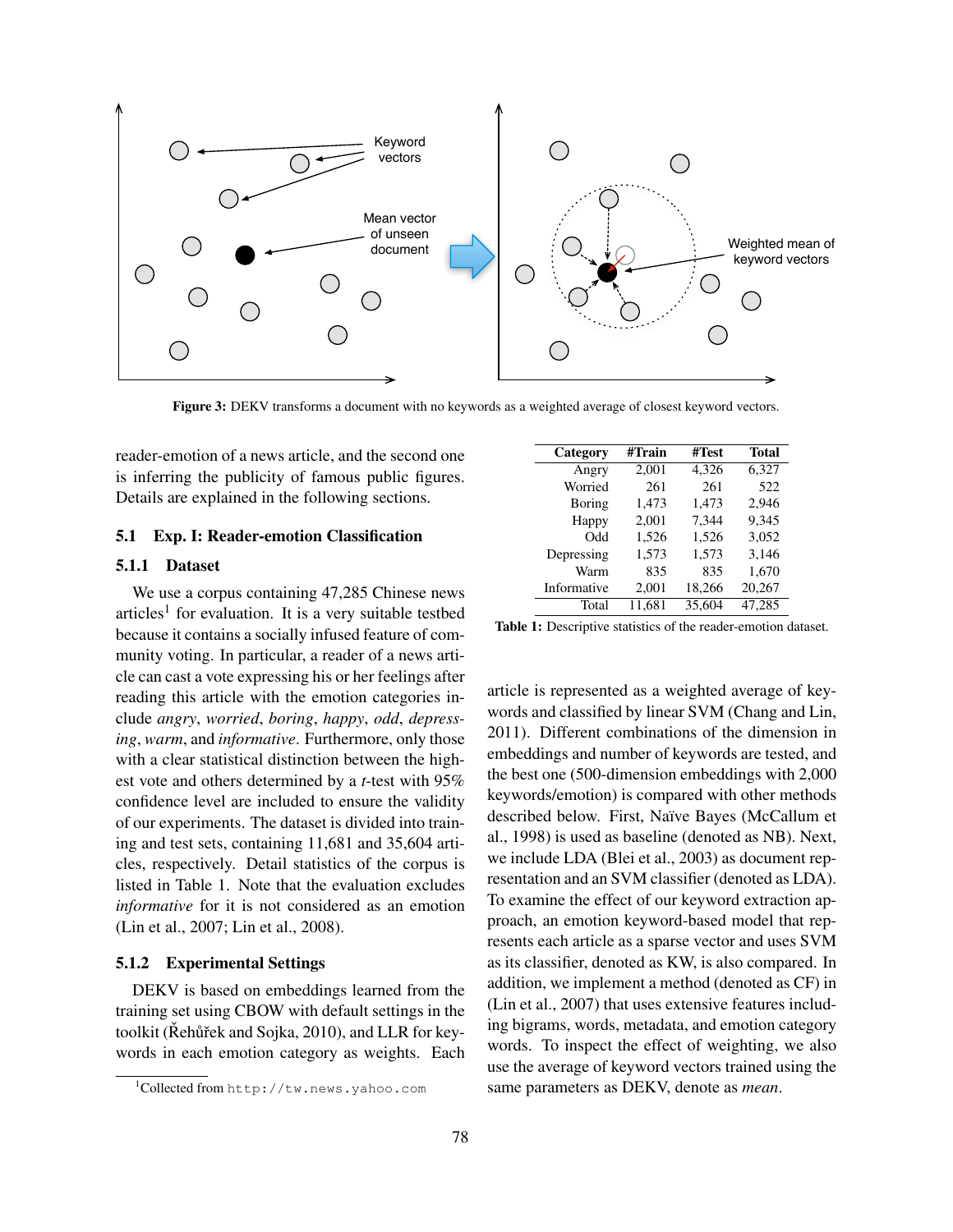Details of the implementations of these methods are as follows. We employ CKIP (Hsieh et al., 2012) for Chinese word segmentation. The dictionary required by Naïve Bayes and LDA is constructed by removing stop words according to a Chinese stop word list provided by Zou et al. (2006), and retaining tokens that make up 90% of the accumulated frequency. In other words, the dictionary can cover up to 90% of the tokens in the corpus. As for unseen events, we use Laplace smoothing in Naïve Bayes, and an LDA toolkit is used to perform the detection of LDA. Regarding the CF, the words output by the segmentation tool are used. The information related to news reporter, news category, location of the news event, time (hour of publication) and news agency are treated as the metadata features. The extracted emotion keywords are used in place of the emotion category words, since the emotion categories was not released in (Lin et al., 2007).

To evaluate the effectiveness of these systems, we adopt the accuracy measures used by Lin et al. (2007); macro-average ( $avg<sub>M</sub>$ ) and micro-average  $(\text{avg}_{\mu})$  are selected to compute the average performance. These measures are defined based on a contingency table of predictions for a target emotion  $E_k$ . The accuracy  $acc(E_k)$ , macro-average  $avg<sub>M</sub>$ , and micro-average  $avg_{\mu}$  are defined as follows:

$$
acc(E_k)
$$
  
= 
$$
\frac{TP(E_k) + TN(E_k)}{TP(E_k) + FP(E_k) + TN(E_k) + FN(E_k)},
$$
 (3)

$$
avg_M = \frac{1}{m} \sum_{k=1}^{m} acc(E_k),
$$
 (4)

$$
avg_{\mu} = \frac{acc(E_k) \times N(E_k)}{\sum_{k=1}^{m} N(E_k)},
$$
\n(5)

where  $TP(E_k)$  is the set of test documents correctly classified to the emotion  $E_k$ ,  $FP(E_k)$  is the set of test documents incorrectly classified to the emotion,  $FN(E_k)$  is the set of test documents wrongly rejected,  $TN(E_k)$  is the set of test documents correctly rejected, and  $N(E_k)$  is the total number of documents in this emotion category.

#### 5.1.3 Results

Table 2 lists performances of all methods. As a baseline, the Naïve Bayes classifier is a keyword statistics-based system which can only accomplish a mediocre performance. Since it only considers surface word weightings, it is difficult to represent inter-word relations. The overall accuracy of the Naïve Bayes classifier is 56.13%, with the emotion "Warm" only achieving 15.09% accuracy. On the contrary, the LDA yields a macro average accuracy of 74.12%, indicating its ability to select important topics for some emotion categories. However, KW is more effective in finding representative keywords using LLR as weights, obtaining 80.79% accuracy overall. Furthermore, it exhibits a more evenly distributed performance among categories than LDA. Next, CF achieves an overall accuracy of 85.69%, which may be attributed to its extensive feature engineering. It also obtains the highest accuracy for the category *boring*. Finally, when comparing *mean* and DEKV, it is clear that using a simple average of embeddings is inferior to weighting by LLR. DEKV obtains the best macro average accuracy of 89.21%, and six out of seven best per-category accuracy. For the purpose of our next task, we combine finegrained emotions *happy*, *warm*, *odd* into "*positive*", and *angry*, *boring*, *depressing*, *worried* into "*negative*".

| <b>Emotion</b>   | $Accuracy(\% )$ |       |       |       |       |             |  |
|------------------|-----------------|-------|-------|-------|-------|-------------|--|
|                  | NB              | LDA   | КW    | CF    | mean  | <b>DEKV</b> |  |
| angry            | 47.00           | 74.21 | 79.21 | 83.71 | 79.47 | 86.31       |  |
| worried          | 69.56           | 92.83 | 81.96 | 87.50 | 98.33 | 98.46       |  |
| boring           | 75.67           | 76.21 | 84.34 | 87.52 | 83.81 | 85.62       |  |
| happy            | 37.90           | 67.59 | 80.97 | 86.27 | 87.70 | 90.86       |  |
| odd              | 73.90           | 85.40 | 77.05 | 84.25 | 85.41 | 86.17       |  |
| depressing       | 73.76           | 81.43 | 85.00 | 87.70 | 88.28 | 91.05       |  |
| warm             | 15.09           | 87.09 | 79.59 | 85.83 | 92.95 | 95.20       |  |
| avg <sub>M</sub> | 56.13           | 74.12 | 80.79 | 85.69 | 85.58 | 89.21       |  |
| $avg_{\mu}$      | 23.95           | 80.68 | 81.16 | 86.11 | 87.99 | 90.50       |  |

Table 2: Comparison of accuracies from five reader-emotion classification methods. Bold numbers indicate the best performance in each emotion category (row).

To better visualize the effectiveness of our keyword selection method, we present these keywords as a word cloud in Fig. 4. Each keyword is colorcoded by its corresponding emotion category, and scaled in size by its LLR score. Through this method, we can easily identify features within each group. For example, as stated in the previous section, we observed that keywords related to "Happy" (in green) are mostly about sports, including terms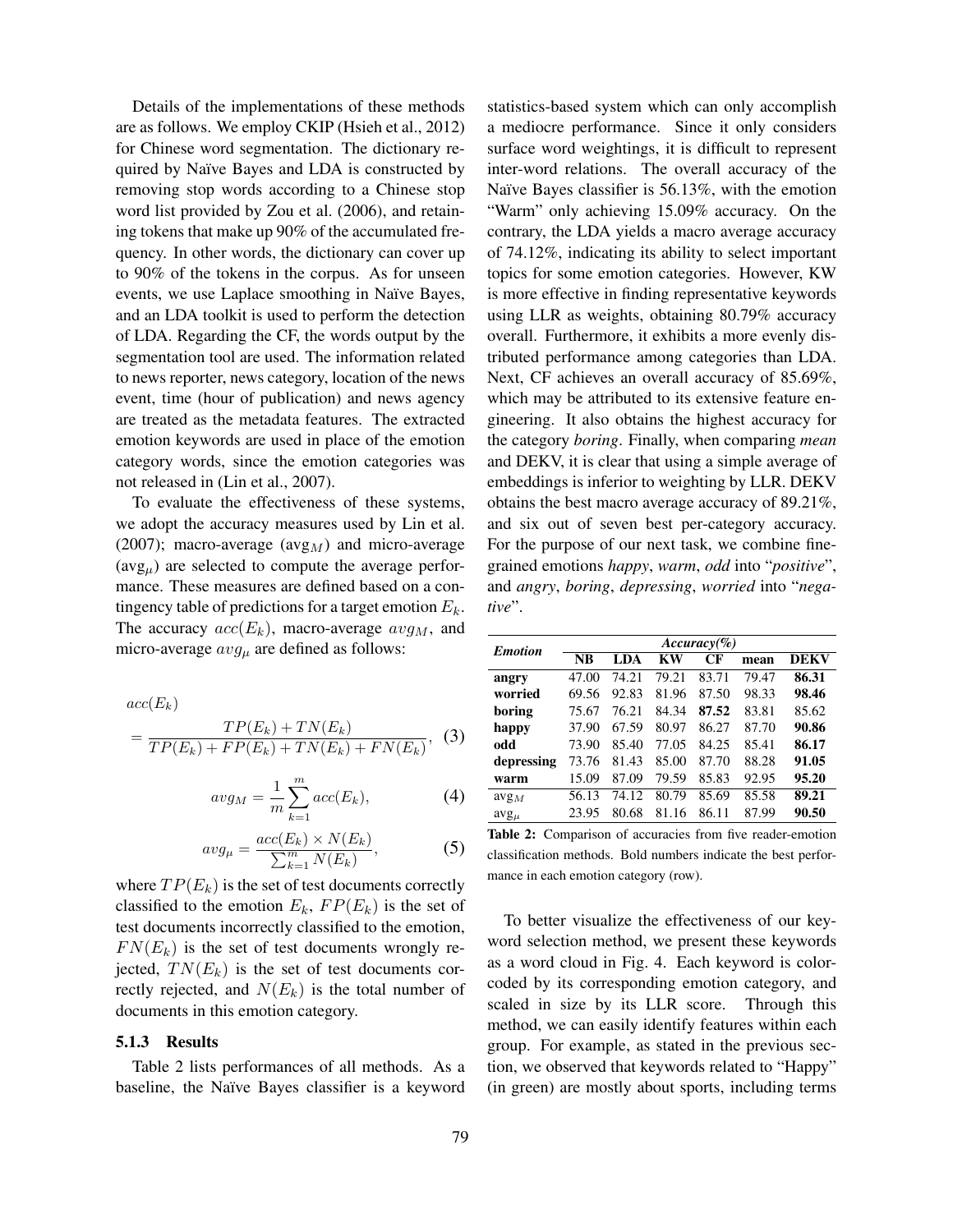

Figure 4: The word cloud generated from reader-emotion keywords. Colors and their corresponding emotion: Red—Angry, Green—Happy, Orange—Warm, Brown—Worried, Dark Blue—Depressed, Magenta—Boring, Light blue—Odd.

such as team names (e.g., "熱火 (Miami Heat)" and "紅襪 (Boston Red Sox)") and player names (e.g., "陳偉殷 (Wei-Yin Chen)", a pitcher for the baseball team Baltimore Orioles). Similar findings had also been revealed previously (Lin et al., 2007). On the contrary, "Angry"-related keywords (in red) consist largely of political parties or issues. For instance, the most noticeable word "美牛 (United States beef)" indicates the controversy of importing beef from the United States to Taiwan, which has been an issue that affects the Taiwan-U.S. relations and causes domestic political unrest. Simultaneously, numerous political terms such as "國民黨 (Kuomintang)", "立 法院 (Legislative Yuan)", and "立委 (legislator)" are also keywords that provoke anger. The figure highlights the fact that the extracted emotion keywords are highly correlated with reader-emotions, and including them in the DEKV determine precise reader-emotions. As for the "Depressing" category, keywords are mostly related to social events that involve severe weathers or casualties. The most prevalent word, "大炳 (Da Bing)", refers to a Taiwanese actor who died in 2012, coinciding the time span of our retrieved data. Names of athletes might also show up in this category, owing to the readers' concerns about their performance in major sports events. In addition, the "Warm" category contains words associated with social care, volunteering, and charity.





Figure 5: Descriptive statistics of the presidential election dataset. Numbers indicate the amount of news articles about a presidential candidate (PC) per week.

#### 5.2 Exp. II: From Reader-Emotion to Publicity

The purpose of this experiment is to test the effectiveness of publicity score  $(PS)$  of a person based on our reader-emotion categorization method to estimate the trend of the poll. We collected 1,036 news articles from October 2015 to January 2016 regarding three presidential candidates (PC) from the same source as the previous experiment. Descriptive statistics about how many articles per PC by week are listed in Fig. 5. Note that they do not overlap with the previous corpus. We used the poll data from the first week as the initial value, and incremented it with  $PS$  obtained for each PC every week. These articles are first categorized into "*positive*" and '*negative*' using DEKV, and *PS* is calculated using (2) defined in Section 4.

|                                         | <b>PC 1 PC 2 PC 3</b> |      |
|-----------------------------------------|-----------------------|------|
| poll/PS                                 | $0.20 \quad 0.50$     | 0.72 |
| poll/% Positive $-0.44$ $-0.42$ $-0.46$ |                       |      |

Table 3: Comparison of Pearson's r between the poll, publicity score (PS), and the ratio of positive emotion in news articles.

#### 5.2.1 Results

We first examine the Pearson correlation coefficients in Table 3 between the poll and  $PS$  as well as the amount of positive emotion in the news articles, defined as the number of positive articles subtracted by that of the negative ones. It shows that the degree of correlation between  $PS$  and the poll number is positive and higher than that between a simpler metric, namely, the count of positive and negative articles. As a result,  $PS$  can serve as a more suitable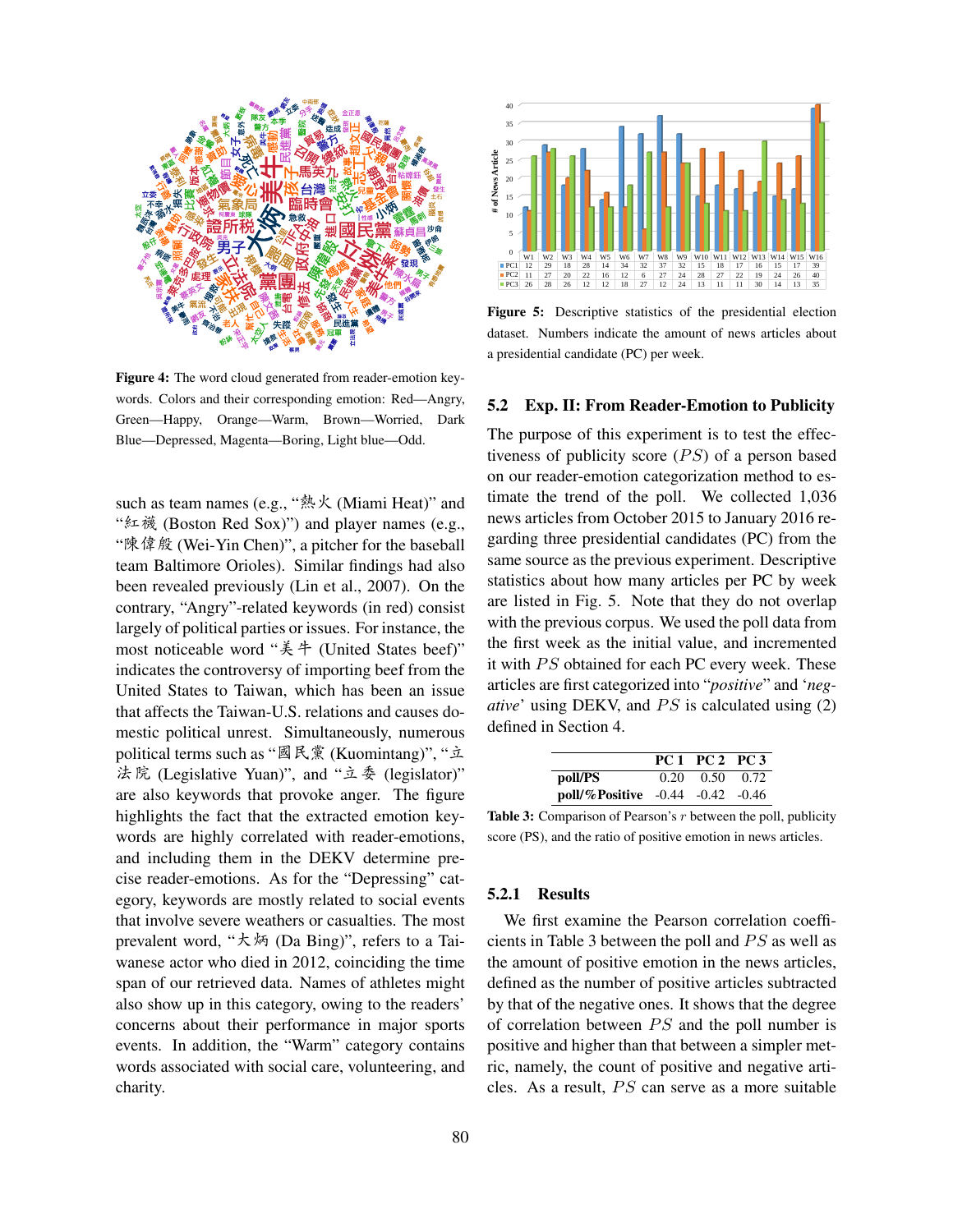measure of the publicity of a certain subject. Still, we also observe that there is a considerable difference in the coefficients among different candidates.  $PS$  for PC 1 appears to be the least correlated, while PC 3 shows a high correlation between  $PS$  and poll. Further analysis is required to unveil the reason behind this phenomenon, but we suspect it may be related to the amount of documents for each PC.



for presidential candidate  $(PC)$  #1. Figure 6: Timeline of the trend in publicity score  $(PS)$  and poll



**Figure 7:** Timeline of the trend in publicity score  $(PS)$  and poll for presidential candidate  $(PC)$  #2. for presidential candidate (PC) #2.

Next, we plot  $PS$  for each PC in Fig. 6 to 8 for a subjective evaluation. We can see that the direc-<br>tion of increase and decrease (i.e., ups and downs) of idating our initial assumption of using the reader's the curves roughly align with those of the poll, valtion of increase and decrease (i.e., ups and downs) of emotion of a news article to quantify the publicity of a person. It also shows that there exists a positive correlation between the poll and  $PS$ . In general,  $PS$  does not experience sharp turns like the trend we witnessed in the curves of poll, showing that the publicity score is more robust due to its immunity to



Figure 8: Timeline of the trend in publicity score  $(PS)$  and poll for presidential candidate (PC) #3.

the temporary surge in news articles. However,  $PS$ is less than optimal for predicting the polls for PC#1, illustrated by the curves in PC#1 being more random than others (e.g., in weeks 2 and 11) and the results in Table 3. Thus, a more sophisticated modeling of the interaction between reader's emotion and a candidate's publicity is worthy of further research.

In sum, our method objectively induce the publicity score through classification of readers' emotion on news events, preserving its accuracy from the fluctuation of sampling bias in non-official polling institutions. Our approach for mining the publicity of public figures through reader's emotion classification provides a promising direction for automated collection of such information online.

# 6 Conclusion

We propose a novel document representation model, DEKV, for reader-emotion classification, as well as a publicity mining method. Experiments on two Chinese news corpora demonstrate that DEKV outperforms well-known models for reader-emotion detection and can subsequently be related to the publicity of a person. We believe it is an emerging direction for automated collection of social and emotional information online. We also envision its applications on numerous academic as well as business domains. In the future, we will explore different ways to integrate deeper semantics and further investigate the relation between emotion and publicity.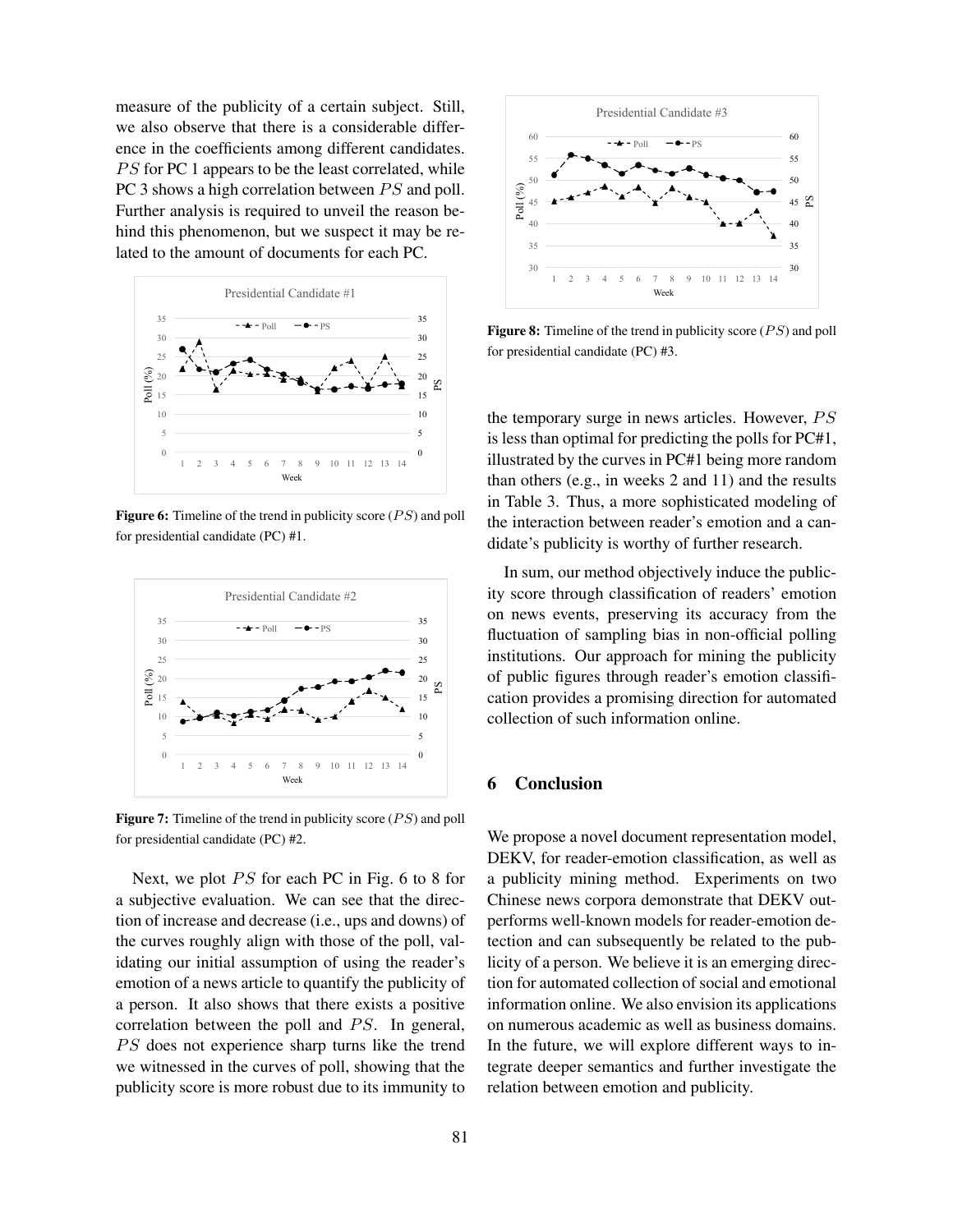## Acknowledgments

We are grateful to the anonymous reviewers for their insightful comments. This research was supported by the Ministry of Science and Technology of Taiwan under grant number MOST105-2221-E-001-008-MY3.

#### References

- Yoshua Bengio, Rejean Ducharme, Pascal Vincent, and ´ Christian Janvin. 2003. A neural probabilistic language model. *The Journal of Machine Learning Research*, 3:1137–1155.
- David M Blei, Andrew Y Ng, and Michael I Jordan. 2003. Latent Dirichlet allocation. *Journal of Machine Learning Research*, 3:993–1022.
- Chih-Chung Chang and Chih-Jen Lin. 2011. LIB-SVM : a library for support vector machines. *ACM Transactions on Intelligent Systems and Technology*, 2(3):27:1–27:27.
- Yung-Chun Chang, Cen-Chieh Chen, Yu-lun Hsieh, Chien Chin Chen, and Wen-Lian Hsu. 2015. Linguistic template extraction for recognizing reader-emotion and emotional resonance writing assistance. In *Proceedings of the 53rd ACL and the 7th IJCNLP (Volume 2: Short Papers)*, pages 775–780.
- Ying Chen, Sophia Yat Mei Lee, Shoushan Li, and Chu-Ren Huang. 2010. Emotion cause detection with linguistic constructions. In *Proceedings of the 23rd International Conference on Computational Linguistics*, pages 179–187.
- Corinna Cortes and Vladimir Vapnik. 1995. Supportvector networks. *Machine learning*, 20(3):273–297.
- Dipankar Das and Sivaji Bandyopadhyay. 2009. Word to sentence level emotion tagging for bengali blogs. In *Proceedings of the ACL-IJCNLP 2009 Conference*, pages 149–152.
- Yi Fang, Luo Si, Naveen Somasundaram, and Zhengtao Yu. 2012. Mining contrastive opinions on political texts using cross-perspective topic model. In *Proceedings of the fifth ACM international conference on Web search and data mining*, pages 63–72. ACM.
- Daniel Gayo-Avello. 2012. I wanted to predict elections with twitter and all i got was this lousy paper – a balanced survey on election prediction using twitter data. *arXiv preprint arXiv:1204.6441*.
- Yu-Ming Hsieh, Ming-Hong Bai, Jason S Chang, and Keh-Jiann Chen. 2012. Improving PCFG chinese parsing with context-dependent probability reestimation. *CLP 2012*, page 216.
- Minqing Hu and Bing Liu. 2004. Mining and summarizing customer reviews. In *Proceedings of the 10th*

*ACM SIGKDD International Conference on Knowledge Discovery and Data Mining*, pages 168–177. ACM.

- Siwei Lai, Kang Liu, Liheng Xu, and Jun Zhao. 2015. How to generate a good word embedding? 07.
- Quoc Le and Tomas Mikolov. 2014. Distributed representations of sentences and documents. In *Proceedings of the 31st International Conference on Machine Learning (ICML-14)*, pages 1188–1196.
- Kevin Hsin-Yih Lin, Changhua Yang, and Hsin-Hsi Chen. 2007. What emotions do news articles trigger in their readers? In *Proceedings of the 30th Annual International ACM SIGIR Conference on Research and Development in Information Retrieval*, pages 733– 734.
- Kevin Hsin-Yih Lin, Changhua Yang, and Hsin-Hsi Chen. 2008. Emotion classification of online news articles from the reader's perspective. In *Proceedings of the 2008 IEEE/WIC/ACM International Conference on Web Intelligence and Intelligent Agent Technology*, volume 1, pages 220–226.
- Christopher D Manning and Hinrich Schütze. 1999. *Foundations of statistical natural language processing*. MIT press.
- Andrew McCallum, Kamal Nigam, et al. 1998. A comparison of event models for naive bayes text classification. In *AAAI-98 workshop on learning for text categorization*, volume 752, pages 41–48.
- Tomas Mikolov, Kai Chen, Greg Corrado, and Jeffrey Dean. 2013a. Efficient estimation of word representations in vector space. In *Proceedings of Workshop at ICLR*.
- Tomas Mikolov, Ilya Sutskever, Kai Chen, Greg S Corrado, and Jeff Dean. 2013b. Distributed representations of words and phrases and their compositionality. In *Advances in neural information processing systems*, pages 3111–3119.
- George A Miller and Walter G Charles. 1991. Contextual correlates of semantic similarity. *Language and cognitive processes*, 6(1):1–28.
- Gilad Mishne. 2005. Experiments with mood classification in blog posts. In *Proceedings of the 1st Workshop on Stylistic Analysis Of Text For Information Access (Style 2005)*.
- Bo Pang, Lillian Lee, and Shivakumar Vaithyanathan. 2002. Thumbs up?: sentiment classification using machine learning techniques. In *Proceedings of the ACL-02 conference on Empirical methods in natural language processing-Volume 10*, pages 79–86. Association for Computational Linguistics.
- Matthew Purver and Stuart Battersby. 2012. Experimenting with distant supervision for emotion classification. In *Proceedings of the 13th Conference of the European Chapter of the Association for Computational Linguistics*, pages 482–491.